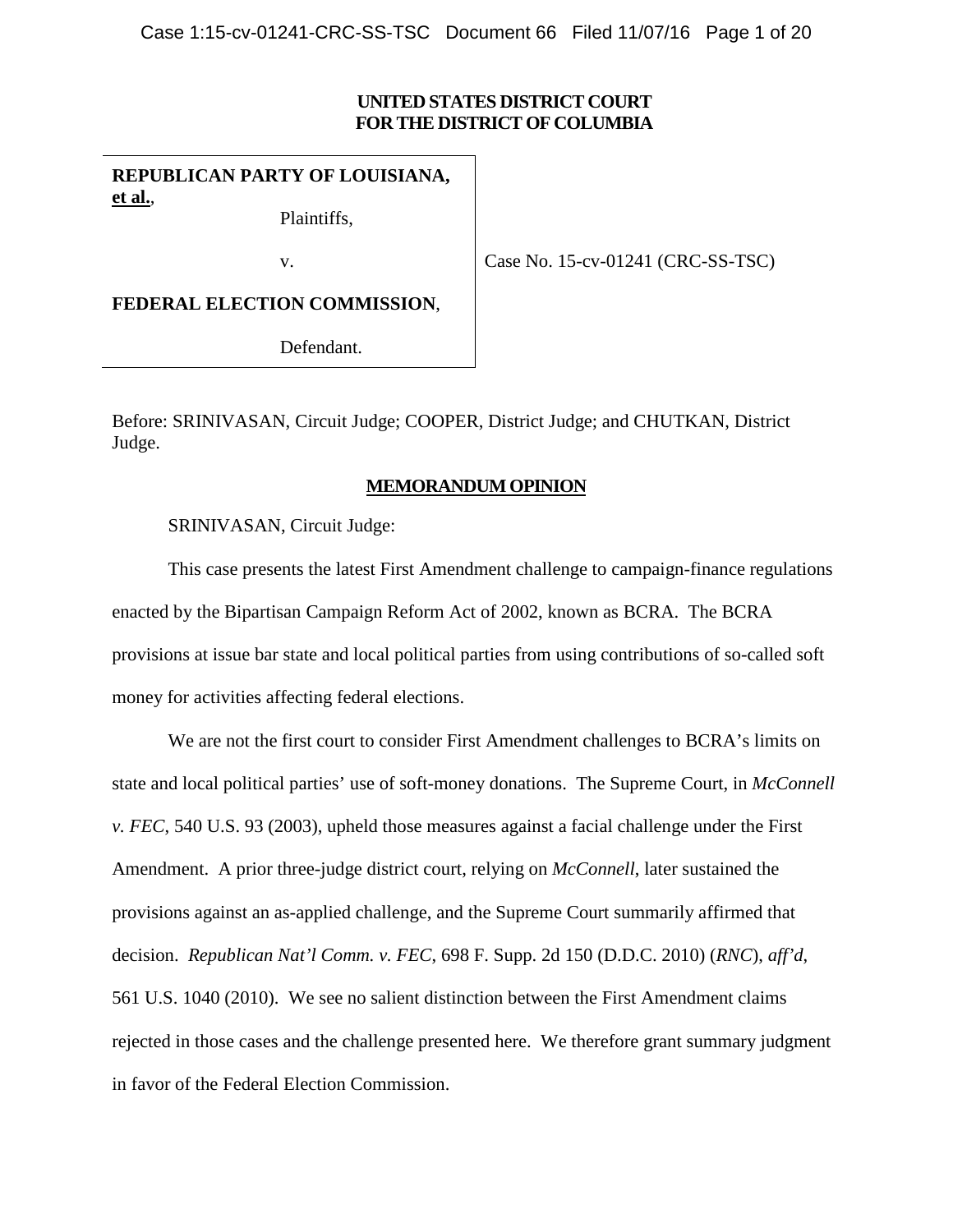#### **I. Background**

## A. Statutory Context

The evolution of federal campaign-finance laws through BCRA has been chronicled in detail elsewhere. *See, e.g.*, *McConnell*, 540 U.S. at 115–34. Throughout, a central aim of Congress has been to address the appearance or actuality of corruption resulting from large campaign contributions to political parties and candidates. We briefly review the background of the particular statutory provisions at issue here to set the context for our consideration of the challenges presented in this case.

Congress enacted BCRA to address perceived shortcomings in the framework of campaign-finance laws established under the Federal Election Campaign Act of 1971 (FECA). From the time of FECA, federal law has limited the amount of funds individuals may contribute to political parties (and candidates) in any election cycle. *See* 52 U.S.C. § 30116(a). Because the statutory definition of "contribution" confines the term to elections for federal office, *see id.*  § 30101(8)(A)(i), FECA's limitations on the amount of contributions by individuals to political parties solely concern federal elections. Currently, individuals can annually contribute up to \$33,400 to any national political party and \$10,000 to any state or local political party. *Id.*  § 30116(a)(1), (c); 80 Fed. Reg. 5751, 5752 (2015).

In addition to those ceilings on the amount of contributions by individuals, federal law also has long prohibited contributions altogether (of any amount) from certain funding sources: corporations and labor unions are barred from making any contributions from their general funds to political parties and candidates for federal elections (although those sources can form separate political action committees, which may make contributions). *See* 52 U.S.C. § 30118. Together, the ban on contributions from certain sources and the caps on contributions from individuals are referred to as FECA's source and amount limitations. *E.g.*, *McConnell*, 540 U.S. at 122.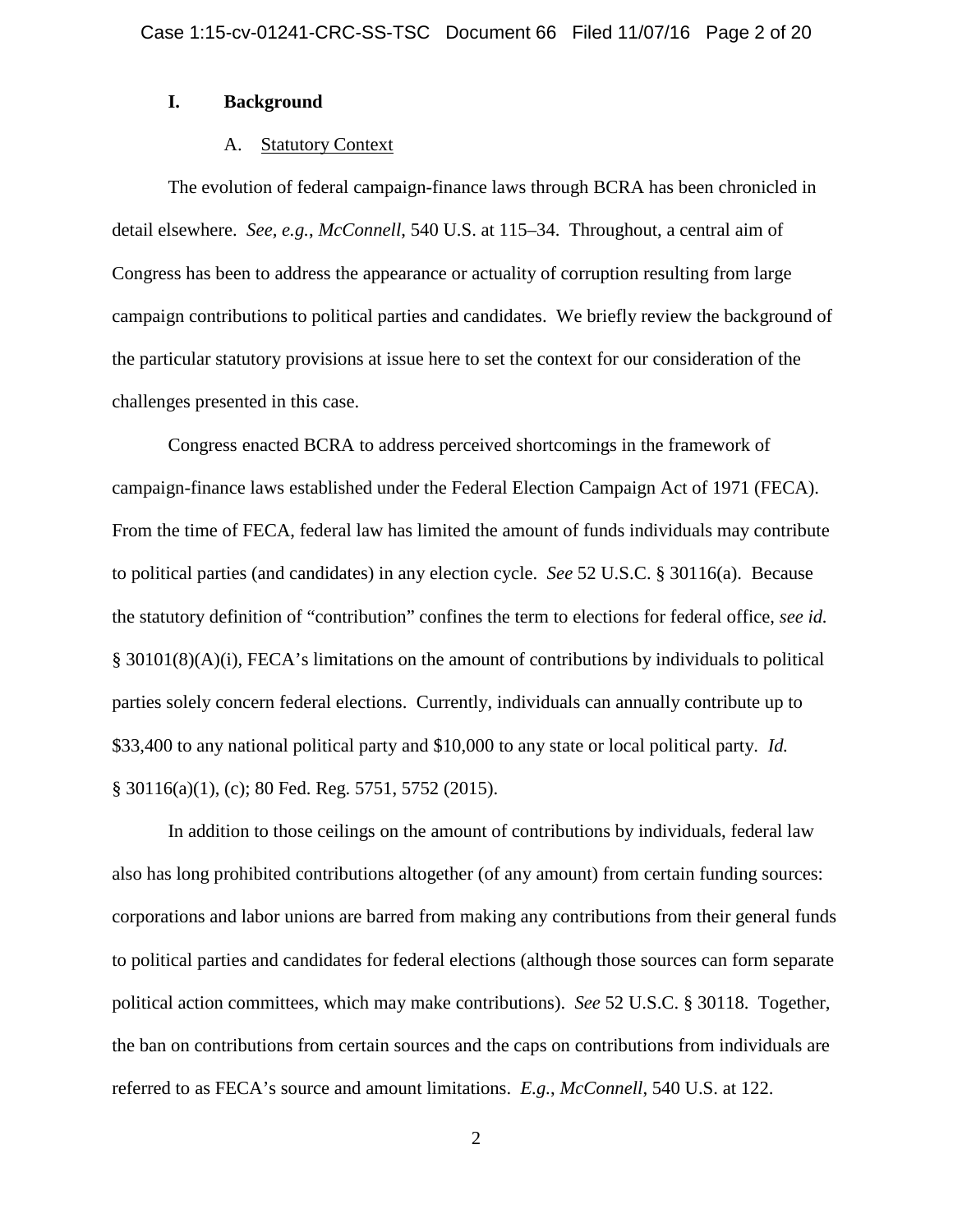## Case 1:15-cv-01241-CRC-SS-TSC Document 66 Filed 11/07/16 Page 3 of 20

Campaign contributions complying with FECA's source and amount limitations—e.g., funding from individuals in amounts below the statutory caps—can be used by political parties in connection with federal elections, and are known as "federal" or "hard" money. *Id.* at 122. Contributions falling outside FECA's source and amount restrictions—e.g., funding from individuals in excess of the statutory ceilings, or funding from corporations in any amount cannot be used by political parties for federal elections, and are known as "nonfederal" or "soft" money. *Id.* at 122–23. But what about a political party's activities affecting state or local elections but also inherently influencing federal elections, such as a party's voter-registration or get-out-the-vote efforts or its general issue advertisements? Can a party use nonfederal money for those sorts of initiatives, despite the effect on federal elections?

Before BCRA, the Federal Election Commission (FEC) increasingly allowed the use of soft-money donations for activities affecting both federal and state elections. *Id.* at 123–24. The FEC's blessing spurred a dramatic increase in the raising and use of soft money by national and state political parties (and also by candidates, who urged donors to give soft money to parties after reaching the ceilings on hard-money contributions). *Id.* at 124–25. Donations of soft money often dwarfed contributions of hard money. *Id.* at 124. The upshot was that the "solicitation, transfer, and use of soft money . . . enabled parties and candidates to circumvent FECA's limitations on the source and amount of contributions in connection with federal elections." *Id.* at 126.

Congress enacted BCRA in large measure to "plug the soft-money loophole." *Id.* at 133. First, BCRA took "national parties out of the soft-money business" altogether, *id.*, establishing a wholesale bar against national political parties' raising or using nonfederal money, 52 U.S.C. § 30125(a). Congress additionally understood that the soft-money ban for national parties would have little effect if state and local parties remained free to use nonfederal money for activities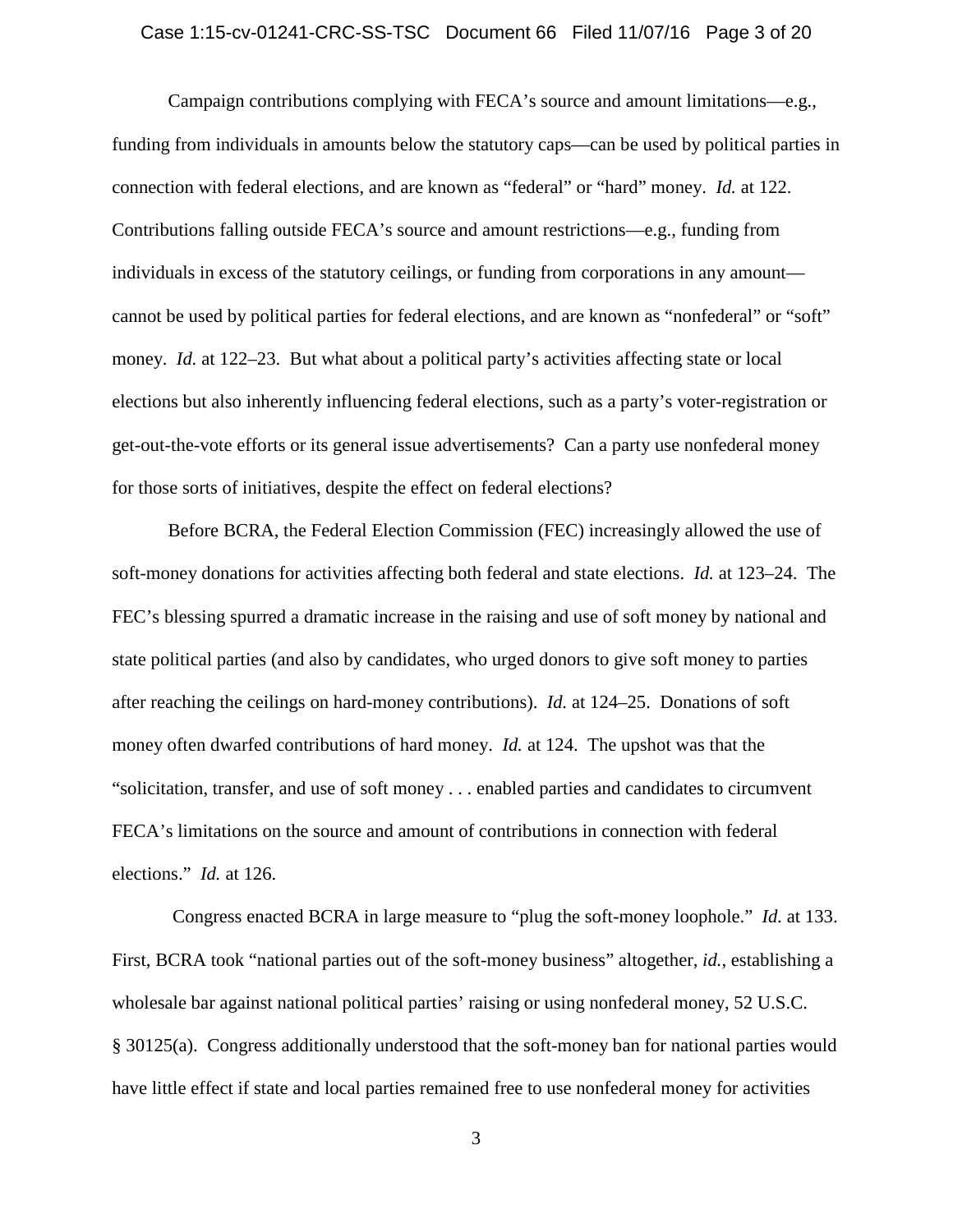## Case 1:15-cv-01241-CRC-SS-TSC Document 66 Filed 11/07/16 Page 4 of 20

affecting federal elections—donors would then simply route soft-money donations to state and local parties instead of national parties. *See McConnell*, 540 U.S. at 133–34; *RNC*, 698 F. Supp. 2d at 154. Accordingly, Congress, in the provisions directly challenged in this case, restricted the use of soft money by state and local parties.

The centerpiece of those measures is BCRA § 323(b). 52 U.S.C. § 30125(b). That provision generally prohibits state and local political parties from using soft money to engage in "federal election activity" (FEA). *Id.* The obvious effect of the general bar against using soft money for FEA is to require the financing of FEA with federal—i.e., hard—money. (The bar is also subject to exceptions having no bearing on our analysis.) The statute defines FEA to include voter-registration activity that is sufficiently proximate to a federal election; voter identification and get-out-the-vote initiatives for elections in which a federal candidate is on the ballot; public communications referring to a clearly identified candidate for federal office, and promoting, supporting, attacking, or opposing a candidate for that office; and services provided by a state-party employee who spends more than twenty-five percent of her work time on activities in connection with a federal election. *Id.* § 30101(20)(A).

As a corollary to § 323(b)'s general bar against using soft money for FEA, § 323(c) of BCRA prohibits the use of soft money to raise funds for FEA. *Id.* § 30125(c). In addition to those bans on devoting nonfederal funds to FEA, BCRA requires state and local political parties to submit periodic reports documenting their receipts and disbursements of federal funds for FEA if those amounts equal or exceed \$5,000 in any year. *Id.* § 30104(e)(2), (e)(4).

## B. Plaintiffs' Claims

The plaintiffs in this case are various political-party organizations from the state of Louisiana. They include a state political party (the Republican Party of Louisiana) as well as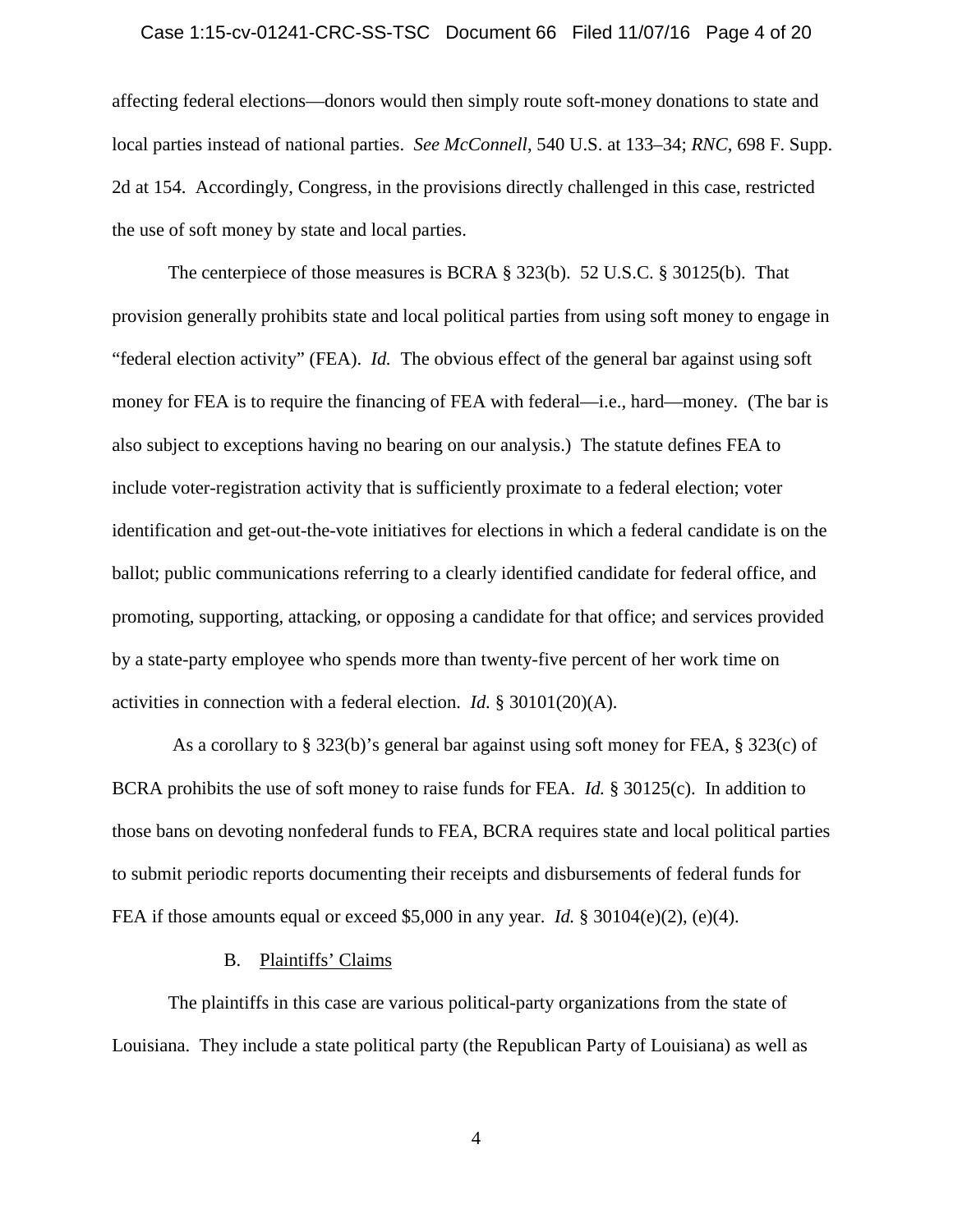local party affiliates (the Jefferson Parish and Orleans Parish Republican Party Executive Committees). Plaintiffs desire to undertake a variety of activities constituting FEA.

Plaintiffs challenge the BCRA provisions barring their use of soft money to conduct FEA and to fundraise for FEA (§§ 323(b)–(c)), as well as BCRA's requirement that they report their receipts and disbursements of hard money for FEA. Plaintiffs contend that those measures violate the First Amendment on their face and as applied to specific FEA in which they wish to engage. The common thread linking the range of FEA implicated by plaintiffs' as-applied challenge is that the activity would be "independent," in that, according to plaintiffs, they would conduct the activity without any coordination with a federal candidate or campaign. Plaintiffs argue that the challenged BCRA provisions unconstitutionally burden their First Amendment rights by restricting their ability to use nonfederal money to finance independent communications and other independent activity qualifying as FEA. They state that they have wanted to use soft money for FEA in past and current election cycles and desire to do so in future cycles as well. Ver. Compl. ¶¶ 77, 111–14. For instance, plaintiffs would like to use soft money for independent voter-registration activity and for independent communications supporting or opposing identified candidates for federal office. *Id.* ¶¶ 84–105.

BCRA § 323(b) bars the use of nonfederal funds for that (or any other) type of FEA. While plaintiffs' challenge encompasses not only § 323(b) but also § 323(c)'s associated bar against using soft money to raise funds for FEA, as well as BCRA's reporting requirements for FEA, plaintiffs explain that they "primarily argue against" § 323(b), "because it is central and the other provisions are derivative." Pls.' Mem. Supp. Mot. Summ. J. 37. Plaintiffs thus see the latter provisions as rising or falling with § 323(b). *Id.* at 36–37 n.38.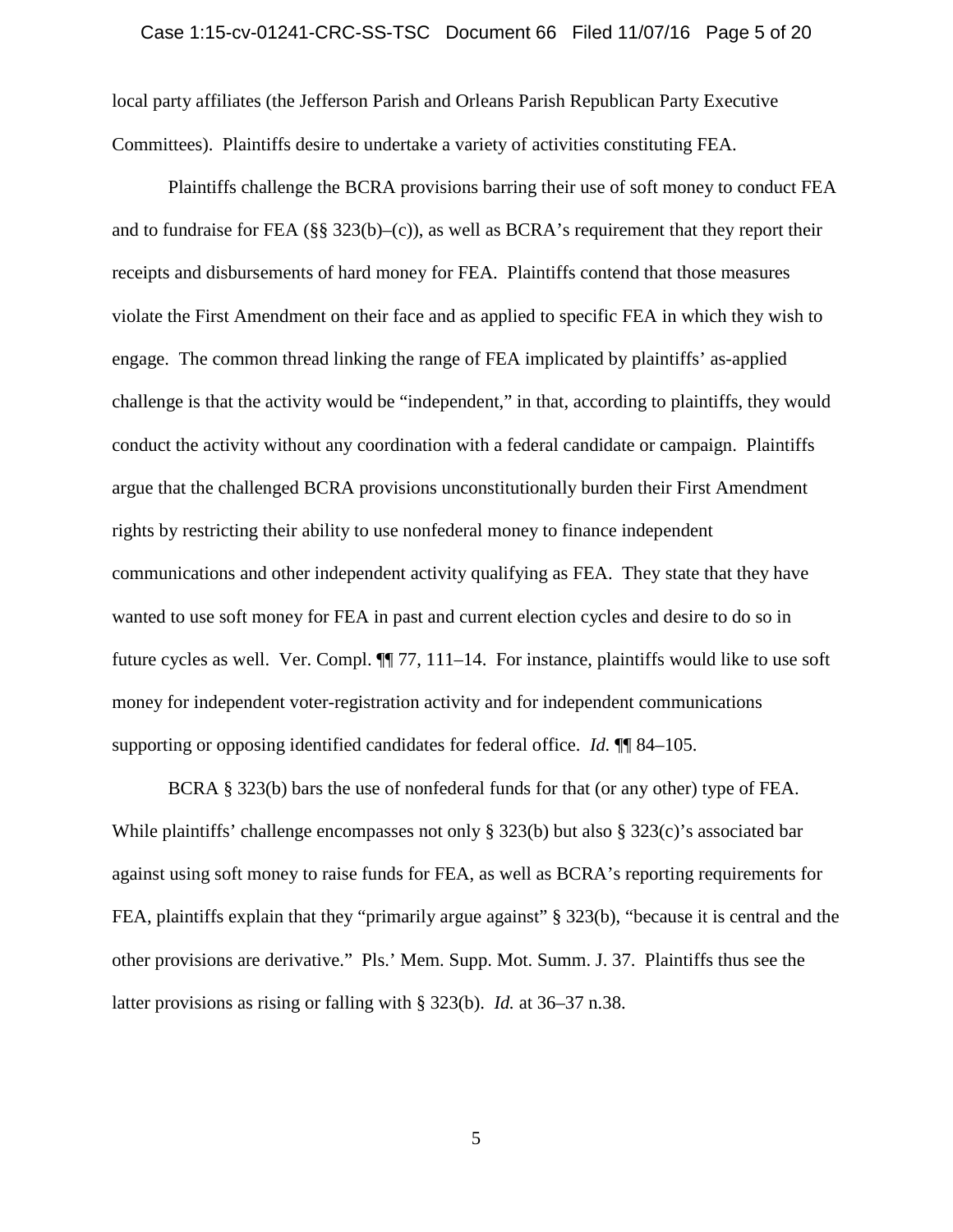#### C. Prior Decisions

Two cases in which the Supreme Court rejected First Amendment challenges to BCRA § 323(b) form the backdrop for our consideration of plaintiffs' claims. First, in *McConnell v. FEC*, 540 U.S. 93, the Court upheld BCRA's restrictions on soft-money contributions to national, state, and local political parties against a facial challenge under the First Amendment. With regard to § 323(b)'s prohibition against state and local parties' use of soft money for FEA, the Court found that "the funding of such activities creates a significant risk of actual and apparent corruption" because FEA "confer[s] substantial benefits on federal candidates." *Id.* at 168. *McConnell* held that the ban on using nonfederal money for FEA was "a reasonable response to that risk"—a measure "closely drawn to meet the sufficiently important governmental interests of avoiding corruption and its appearance." *Id.* at 168–69.

Following *McConnell*, a prior three-judge district court considered an as-applied First Amendment challenge to BCRA's soft-money restrictions, including § 323(b)'s limits on state and local parties' use of soft money for FEA. *RNC*, 698 F. Supp. 2d 150. The state and local political-party plaintiffs in *RNC* claimed a First Amendment entitlement to use soft money to fund activity that, while falling within the statutory definition of FEA, would primarily target state elections and candidates and thus would have only an incidental effect on federal elections. *Id.* at 161. The *RNC* three-judge court rejected that as-applied challenge, finding it incompatible with *McConnell*. The court explained that "nothing in *McConnell* suggests that the question whether a state or local party's communication implicates the federal anti-corruption interest depends on whether the communication is 'targeted' at federal elections." *Id.*

The Supreme Court summarily affirmed the *RNC* court's decision. 561 U.S. 1040. The Court's summary affirmance establishes binding precedent on the precise issues presented to the Court and necessarily resolved by its judgment (including the validity of BCRA § 323(b) against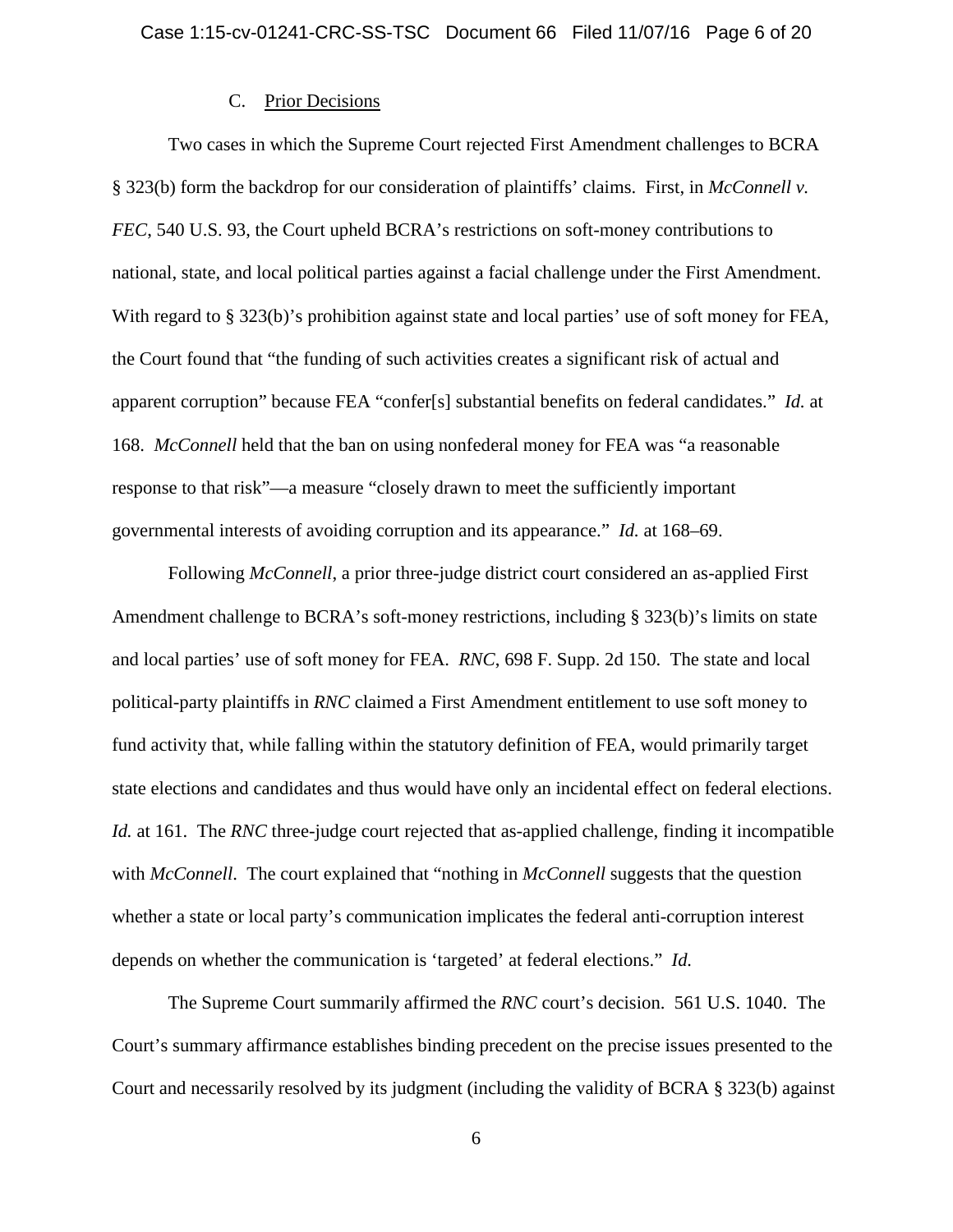## Case 1:15-cv-01241-CRC-SS-TSC Document 66 Filed 11/07/16 Page 7 of 20

the as-applied challenge presented in the case). *See Anderson v. Celebrezze*, 460 U.S. 780, 784 n.5 (1983). We have no occasion to scrutinize the exact extent to which aspects of the threejudge court's decision in *RNC* may have become binding upon us by virtue of the Supreme Court's affirmance. Because we would accept the persuasive force of the *RNC* court's decision in any event, we take up plaintiffs' challenge on the understanding that we will adhere to the analysis set out in *RNC*.

## **II. Analysis**

## A. Standing

Before addressing the merits of plaintiffs' First Amendment claims, we first assure ourselves of plaintiffs' standing to bring their challenges. The FEC has moved for dissolution of the three-judge court for lack of standing, or in the alternative, for an order dismissing the action. Plaintiffs bear the burden to establish their standing to bring this action, including showing that the challenged BCRA provisions cause them concrete injury and that a decision in their favor would redress their injury. *See Lujan v. Defenders of Wildlife*, 504 U.S. 555, 560–61 (1992).

The FEC's arguments against plaintiffs' standing derive from the particular purposes for which a three-judge court may be convened under BCRA. Plaintiffs applied to convene this court pursuant to BCRA § 403(a). That provision allows for a three-judge court to address challenges to provisions enacted by BCRA, but not measures already in place under FECA. *See McConnell*, 540 U.S. at 229. That limitation on a three-judge court's authority under BCRA § 403(a) has implications for a plaintiff's standing. If a plaintiff's injuries flow from preexisting FECA measures lying beyond the remedial reach of a BCRA three-judge court, the court may lack the ability to redress the plaintiff's injuries, depriving the plaintiff of standing. *See id.*; *Rufer v. FEC*, 64 F. Supp. 3d 194, 203–04 (D.D.C. 2014).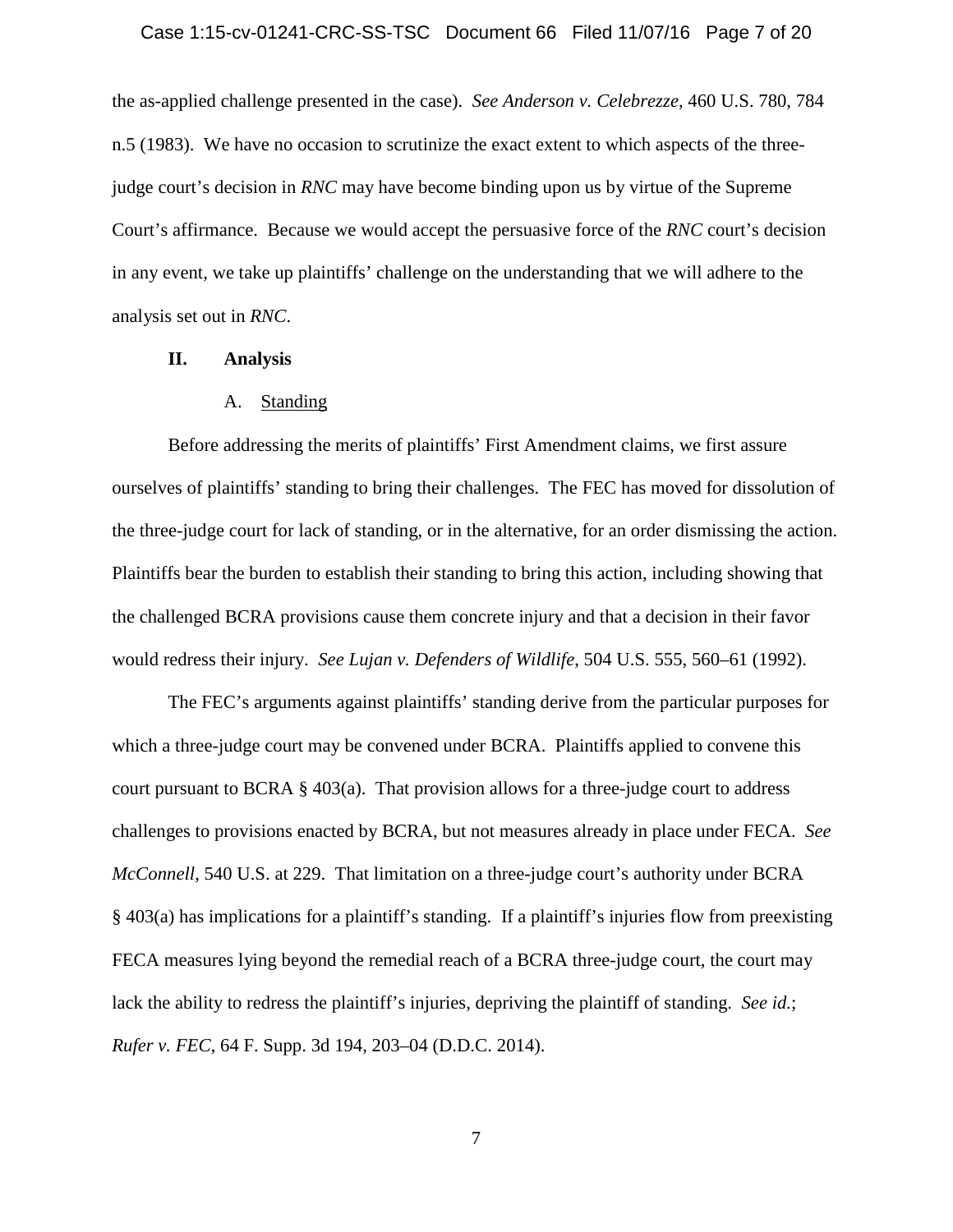Here, there is little doubt about the existence of standing to challenge BCRA's reporting requirements for FEA of \$5,000 or more in any calendar year, 52 U.S.C. § 30104(e)(2). The state-party plaintiff is subject to those reporting obligations, and invalidation of the requirements would alleviate the state party's need to submit monthly reports. *See id.* § 30104(e)(4). That is enough to establish the state party's standing with regard to BCRA's challenged reporting requirements. And because the state party has standing to bring that claim, there is no need to assess whether the local parties also have standing to challenge the same provision—we would reach the merits of the claim regardless. *See Comcast Corp. v. FCC*, 579 F.3d 1, 6 (D.C. Cir. 2009).

Plaintiffs' standing to challenge BCRA's limitations on the use of soft money by state and local parties, BCRA §§ 323(b) and 323(c), presents a more involved question. Plaintiffs allege that their desire to conduct additional FEA is burdened by their inability under BCRA to use nonfederal funds for that purpose. *See* Ver. Compl. ¶ 75. We accept that allegation for purposes of determining plaintiffs' standing, *see Gladstone Realtors v. Vill. of Bellwood*, 441 U.S. 91, 109 (1979); *Grimes v. D.C.*, 794 F.3d 83, 94 n.5 (2015), and it demonstrates that BCRA's limits on state and local parties' use of soft money cause plaintiffs concrete injury. The FEC submits that plaintiffs nonetheless fail to demonstrate injury because they do not show that they possess (or could raise) additional nonfederal money from individuals that could be devoted to the FEA they desire to conduct. But as the FEC does not dispute, the state-party plaintiff possesses nonfederal funding from corporations, *see* Decl. of Jason Doré Supp. FEC's Mot. Summ. J., Ex. 7, at 114, 116, 118, which presently cannot be used for FEA. The state party's inability to use corporate funds in its possession for additional FEA in which it would like to engage qualifies as a concrete injury.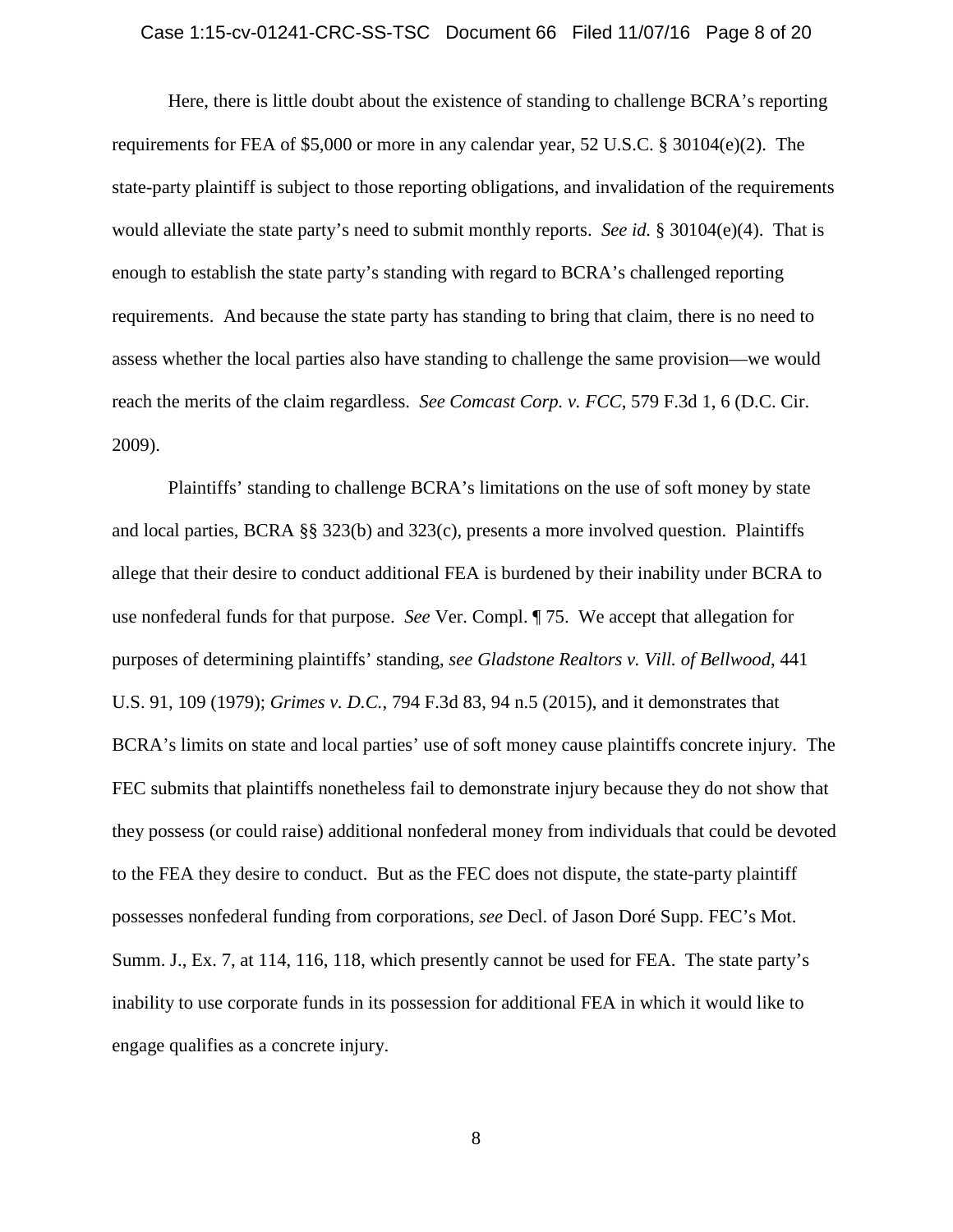## Case 1:15-cv-01241-CRC-SS-TSC Document 66 Filed 11/07/16 Page 9 of 20

The FEC contends, however, that plaintiffs' inability to spend those corporate contributions on FEA is not an injury redressable by a three-judge court convened under BCRA § 403(a). The FEC observes that, under FECA's preexisting source and amount limitations, political parties could not receive contributions from corporations "in connection with" elections for federal office. 52 U.S.C. § 30118(a). That restriction under FECA, the FEC argues, independently bars plaintiffs' use of corporate contributions. And because a BCRA three-judge court has no authority to invalidate a preexisting FECA measure, the FEC contends, this court lacks the ability to redress plaintiffs' injuries.

The FEC's argument is unpersuasive. It is true that  $\S 30118(a)$ 's "in connection with" phraseology could be read to encompass each type of statutorily defined FEA. But before BCRA's enactment, the FEC ruled that state and local political parties could use nonfederal money—including funding from corporations—for certain activities affecting both federal and state elections. *See McConnell*, 540 U.S. at 123 & n.7. A primary reason for enacting BCRA was precisely to bring an end to that acknowledged "soft-money loophole." *Id.* at 133. BCRA did so in part by prohibiting state and local parties from using nonfederal funds for FEA, a new constraint that did not exist under FECA. Invalidation of that prohibition would enable plaintiffs to use the corporate funds they have on hand to engage in at least some kinds of FEA, as they would have been able to do under FECA. Consequently, plaintiffs' injury—i.e., their inability under BCRA to use corporate funds in their possession for FEA—is redressable by this court. It follows that plaintiffs have demonstrated standing to bring their First Amendment challenge to BCRA §§ 323(b) and 323(c). We proceed, then, to address the substance of their claims.

## B. The Merits

Both plaintiffs and the FEC have moved for the entry of summary judgment in their respective favors. Summary judgment is appropriate if there are no genuine issues of material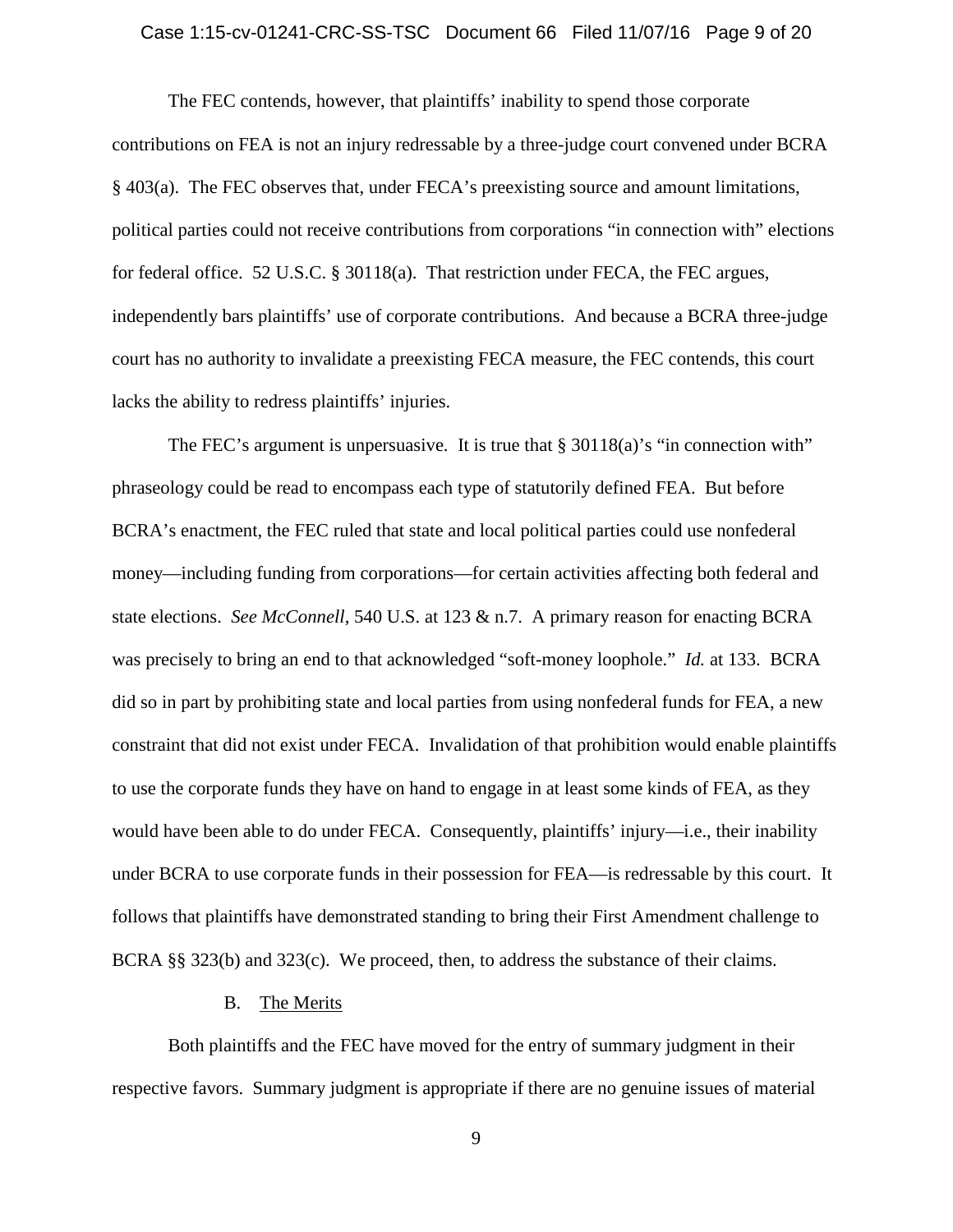fact and a party is entitled to judgment as a matter of law. Fed. R. Civ. P. 56. We first consider plaintiffs' claim that BCRA § 323(b) and the other challenged provisions are invalid on their face. We then turn to plaintiffs' claim that the provisions are invalid as applied to the particular type of FEA they wish to conduct—i.e., "independent" FEA. As to both the facial and asapplied claims, we conclude—in line with *RNC*—that *McConnell* compels granting summary judgment to the FEC.

## 1. Facial Challenge

In *McConnell*, the Supreme Court squarely rejected a claim that BCRA § 323(b) is facially invalid under the First Amendment. 540 U.S. at 161–73. In doing so, the Court invoked the longstanding distinction drawn in the Court's decisions between contribution limits and expenditure limits. *Id.* at 134–42. Those decisions "have subjected restrictions on campaign expenditures to closer scrutiny than limits on campaign contributions." *Id.* at 134.

In particular, when a law constrains the extent to which individuals and entities unconnected to a federal campaign can expend funds to engage in their own political advocacy about an election, the expenditure limit must satisfy exacting First Amendment scrutiny. But when a law instead restricts an individual's or entity's contributions to a candidate or political party, the contribution limit is subjected to a "less rigorous degree of scrutiny." *Id.* at 137. That is because "contribution limits, unlike limits on expenditures, entail only a marginal restriction upon the contributor's ability to engage in free communication." *Id.* at 134–35 (quotation marks and alteration omitted). A contribution limitation still "permits the symbolic expression of support evidenced by a contribution but does not in any way infringe the contributor's freedom to discuss candidates and issues." *Id.* at 135 (quoting *Buckley v. Valeo*, 424 U.S. 1, 21 (1976) (per curiam)). In addition, the more lenient treatment afforded to contribution restrictions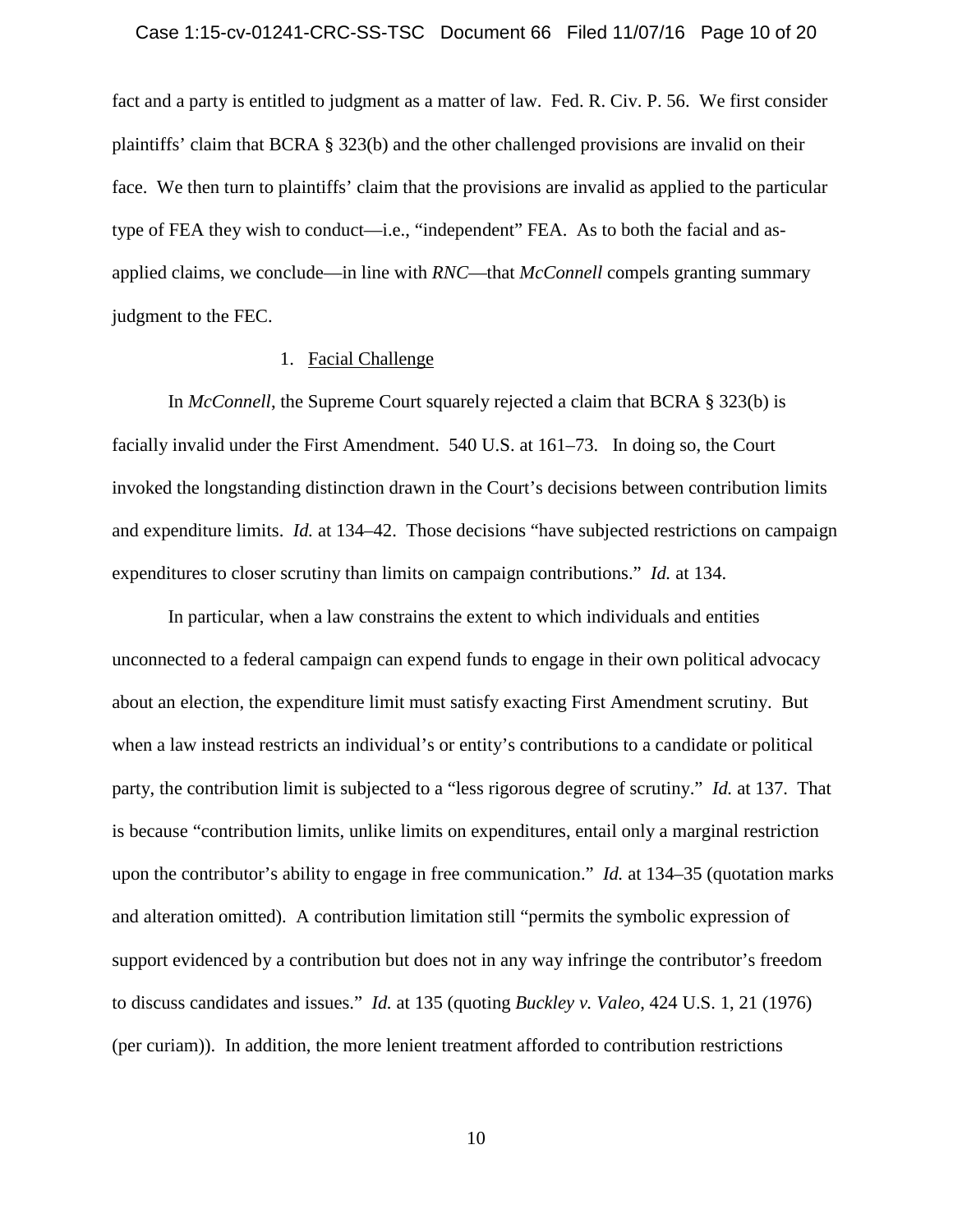"reflects the importance of the interests that underlie contribution limits"—avoiding the appearance or actuality of corruption. *Id.* at 136.

The *McConnell* Court examined the facial challenge to BCRA § 323(b) under the less rigorous standard of scrutiny applicable to contribution limits. That standard calls for assessing whether the challenged restriction is "closely drawn to match a sufficiently important interest." *Id.* (quotation marks omitted). Applying that standard, the Court upheld § 323(b)'s bar against state and local political parties' use of nonfederal funds for FEA. The Court held that "§ 323(b), on its face, is closely drawn to match the important governmental interests of preventing corruption and the appearance of corruption." *Id.* at 173.

*McConnell*'s holding forecloses plaintiffs' facial challenge to § 323(b). Plaintiffs contend that § 323(b) should be examined under the exacting scrutiny applicable to expenditure limits rather than the less rigorous standard governing contribution limits. It is not our place, however, to second-guess the Supreme Court's treatment of § 323(b) as a contribution restriction instead of an expenditure restriction. The *McConnell* Court in fact specifically considered and rejected the precise argument made by plaintiffs here.

The Court understood that  $\S$  323(b) is framed as a bar against state political parties' spending soft money on FEA, not as a barrier to contributing soft money to state parties for FEA. *Id.* at 138. "But for purposes of determining the level of scrutiny," the Court explained, "it is irrelevant that Congress chose in § 323 to regulate contributions on the demand rather than the supply side." *Id.* Section 323(b) does not "in any way limit<sup>[]</sup> the total amount of money parties can spend"; it "simply limit[s] the source and individual amount of donations." *Id.* at 139. That it does so "by prohibiting the spending of soft money does not render [it an] expenditure limitation[]." *Id.*; *accord RNC*, 698 F. Supp. 2d at 156. The Court accordingly described § 323(b) as "a straightforward contribution regulation." *McConnell*, 540 U.S. at 161.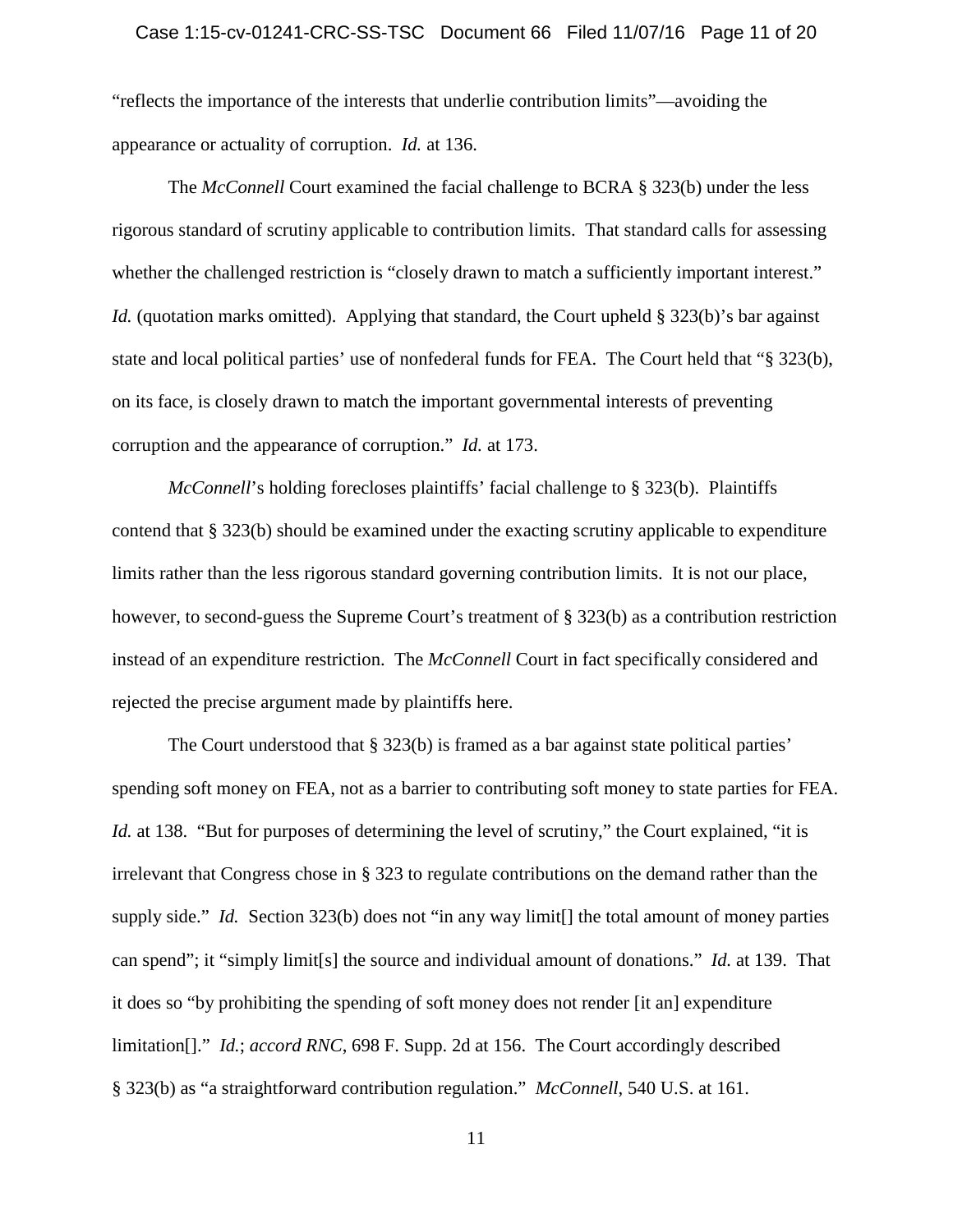## Case 1:15-cv-01241-CRC-SS-TSC Document 66 Filed 11/07/16 Page 12 of 20

Plaintiffs submit that *McConnell*'s treatment of § 323(b) as a contribution limit has since been "superseded" by the plurality opinion in *McCutcheon v. FEC*, 134 S. Ct. 1434 (2014)—in particular, by the *McCutcheon* plurality's characterization of the contribution ceiling at issue in that case as a restriction of "speech." *See* Pls.' Mem. Supp. Mot. Summ. J. 15; *McCutcheon*, 134 S. Ct. at 1452. We have no warrant, however, to disregard a directly applicable holding of the Supreme Court based on a supposition that a subsequent decision might call into question the viability of the Court's rationale. *E.g.*, *Bosse v. Oklahoma*, No. 15-9173, slip op. at 2 (U.S. Oct. 11, 2016) (per curiam); *Rodriguez de Quijas v. Shearson/American Express, Inc.*, 490 U.S. 477, 484 (1989). We must instead leave to the Court itself "the prerogative of overruling its own decisions." *Agostini v. Felton*, 521 U.S. 203, 237 (1997) (quoting *Rodriguez*, 490 U.S. at 484).

At any rate, the *McCutcheon* plurality's characterization of the contribution limit at issue there as a restriction of speech affords no basis for us to disregard *McConnell*'s holding about the facial validity of § 323(b). The *McCutcheon* plurality expressly said so: it confirmed that, while its decision invalidated FECA's ceiling on the aggregate amount individuals may contribute to candidates and party committees in an election cycle, its "holding about the constitutionality of the aggregate limits clearly does not overrule *McConnell*'s holding about 'soft money.'" 134 S. Ct. at 1451 n.6. Moreover, the approach of the *McCutcheon* plurality is consistent with *McConnell*'s treatment of § 323(b) as a contribution limit subject to less demanding scrutiny. While the *McCutcheon* plurality struck down the aggregate contribution limits at issue as an invalid restriction of speech, *id.* at 1452, the plurality found no reason to depart from the less rigorous standard long applied to contribution restrictions, *see id.* at 1445–46.

*McConnell*, applying the same standard, upheld § 323(b)'s ban on using soft money for FEA against a facial challenge. That holding compels rejecting plaintiffs' facial challenge to the same provision. And while plaintiffs' challenge also extends to § 323(c)'s derivative prohibition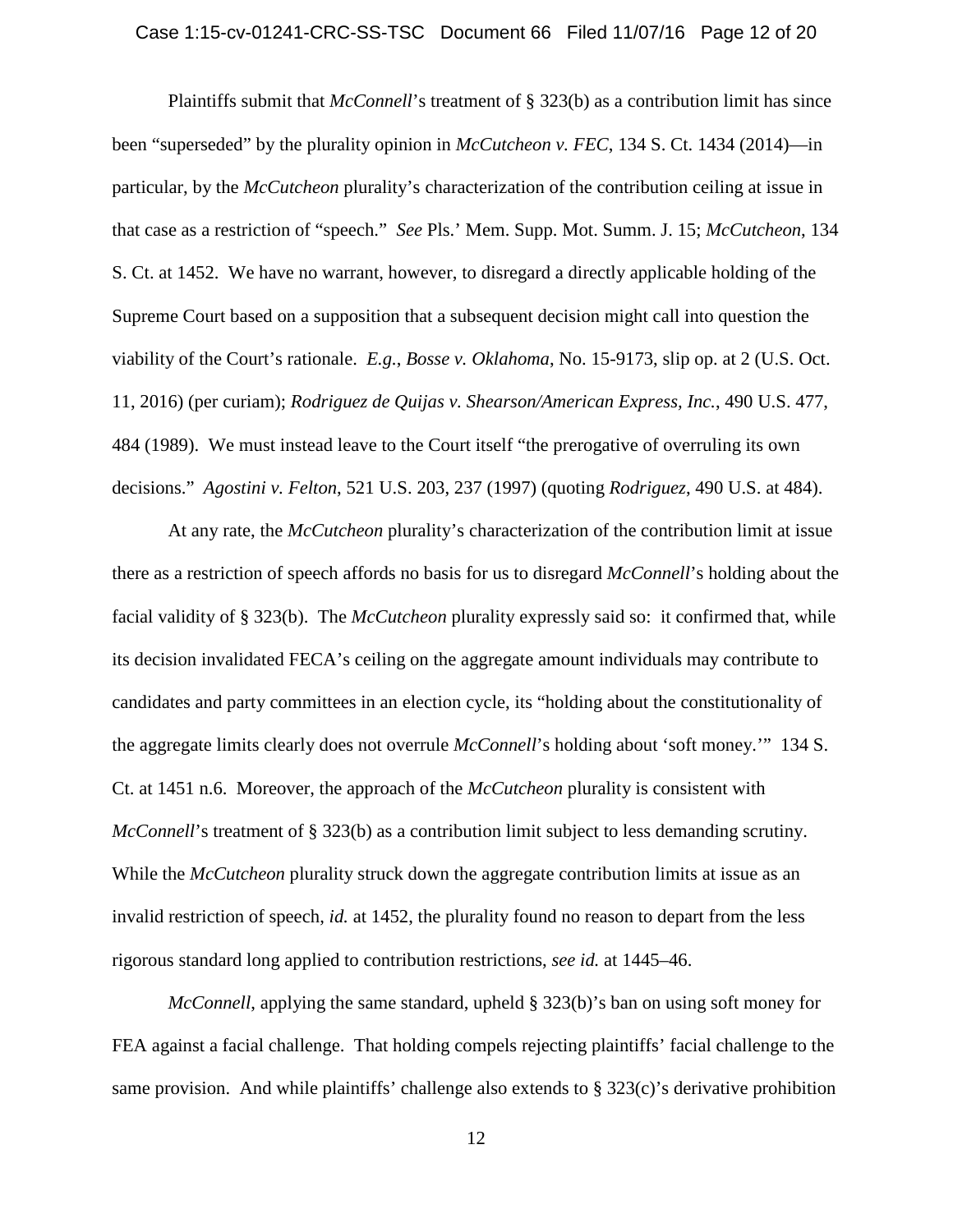## Case 1:15-cv-01241-CRC-SS-TSC Document 66 Filed 11/07/16 Page 13 of 20

against using nonfederal money to raise funds for FEA, they correctly concede that the validity of that adjunct provision stands or falls with the validity of § 323(b)'s central prohibition. If Congress can validly prohibit the use of soft money for FEA, it can also, as a corollary measure, ban the use of soft money to raise funds for FEA.

That leaves plaintiffs' facial challenge to BCRA's reporting requirements for FEA, 52 U.S.C. § 30104(e)(2). Plaintiffs do not argue that the reporting requirements are facially invalid even if §§ 323(b) and 323(c) are facially valid. Nor could plaintiffs so contend. As a general matter, "disclosure requirements inhibit speech less than do contribution and expenditure limits." *SpeechNow.org v. FEC*, 599 F.3d 686, 696 (D.C. Cir. 2010) (en banc). And the Supreme Court has affirmed that disclosure obligations, unlike contribution and expenditure limits, can be justified by governmental interests beyond reducing the risk of actual and apparent corruption, *see id.*, such as the interest in "providing the electorate with information about the sources of election-related spending," *McCutcheon*, 134 S. Ct. at 1459 (plurality opinion) (alteration, quotation marks, and citation omitted). BCRA's reporting requirements for FEA bear the requisite substantial relation to that important objective, *see Citizens United v. FEC*, 558 U.S. 310, 366–67 (2010), and plaintiffs offer no reason to conclude otherwise.

## 2. As-Applied Challenge

*McConnell*'s rejection of a facial challenge to § 323(b) does not necessarily preclude the possibility of a successful as-applied challenge. But "a plaintiff cannot successfully bring an asapplied challenge to a statutory provision based on the same factual and legal arguments the Supreme Court expressly considered when rejecting a facial challenge to that provision. Doing so is not so much an as-applied challenge as it is an argument for overruling a precedent." *RNC*, 698 F. Supp. 2d at 157.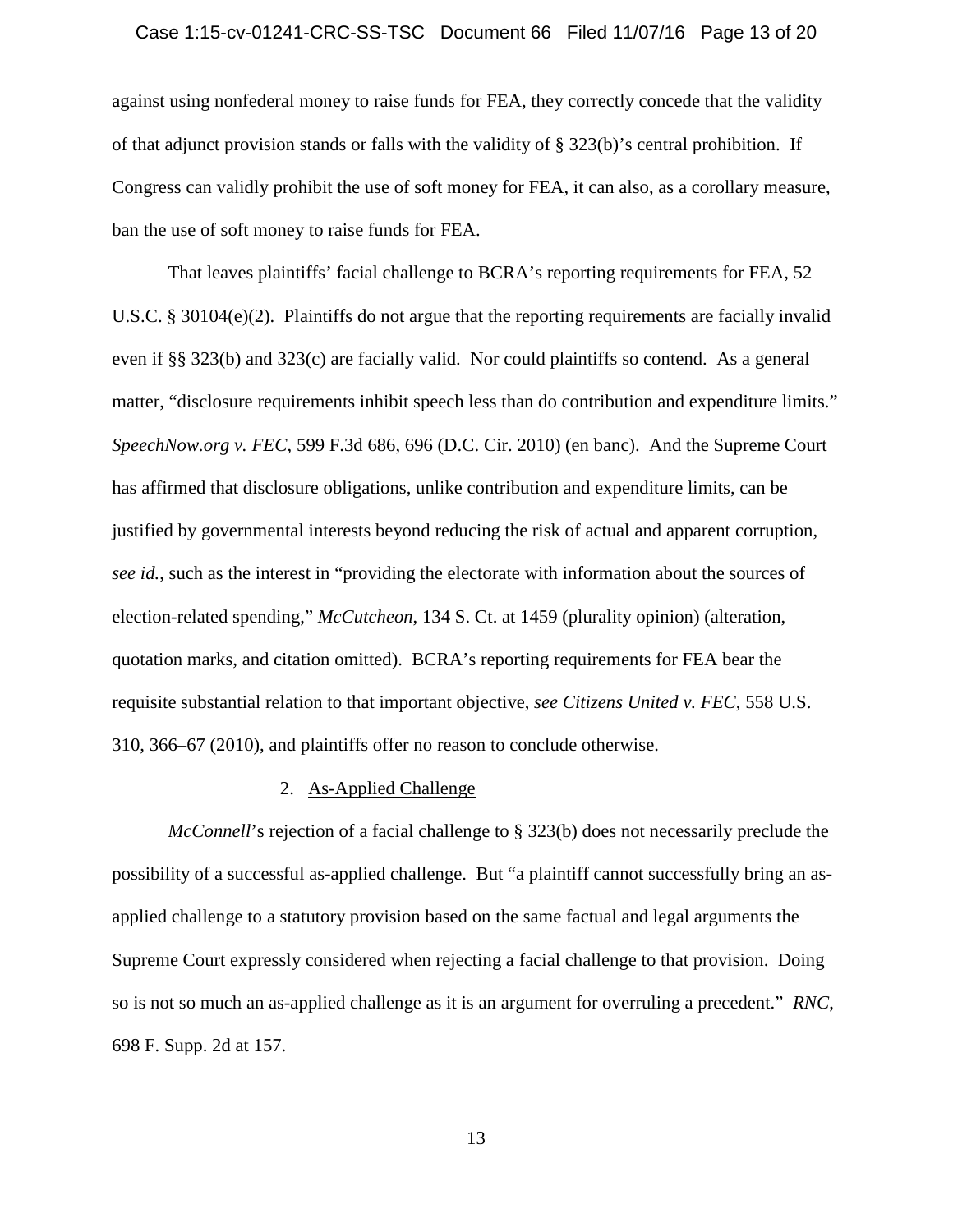## Case 1:15-cv-01241-CRC-SS-TSC Document 66 Filed 11/07/16 Page 14 of 20

Here, plaintiffs' as-applied challenge encompasses a broad range of FEA in which they wish to engage, all of which shares the common feature that it would be conducted independently—i.e., without coordination with any federal candidate or campaign. In plaintiffs' view, § 323(b)'s ban on using soft money for FEA is invalid as applied to state and local parties' independent FEA because independent spending of that kind poses an insufficient risk of actual or apparent corruption.

Plaintiffs' argument is incompatible with *McConnell*'s approach in rejecting the facial challenge to § 323(b). The challengers in *McConnell* contended that § 323(b) encompassed "activities that cannot possibly corrupt or appear to corrupt federal officeholders and thus goes well beyond Congress' concerns about the corruption of the federal electoral process." 540 U.S. at 166. The Court disagreed. It canvassed the full range of activity constituting FEA—from voter-registration initiatives to public communications supporting or attacking federal candidates—all of which, under § 323(b), must be financed with hard money. *See* 540 U.S. at 166–71. The Court "concluded that because all of those activities 'confer substantial benefits on federal candidates, the funding of such activities creates a significant risk of actual and apparent corruption.'" *RNC*, 698 F. Supp. 2d at 161–62 (quoting *McConnell*, 540 U.S. at 168). That is fully true with regard to the independent FEA sought to be conducted by plaintiffs in this case.

The *RNC* court's rejection of a comparable as-applied claim is highly instructive on this score. There, instead of wishing to engage in independent FEA, the challengers sought to conduct FEA targeting state elections and having only an incidental effect on federal elections. The *RNC* court explained that the particular category of FEA implicated by the plaintiffs' asapplied claim (activity targeted at state elections) had "no legal relevance under *McConnell*." *Id.*  at 162. The "Supreme Court made clear that whether § 323(b) can be constitutionally applied to a particular state or local party activity depends, not on whether the party's primary 'target' is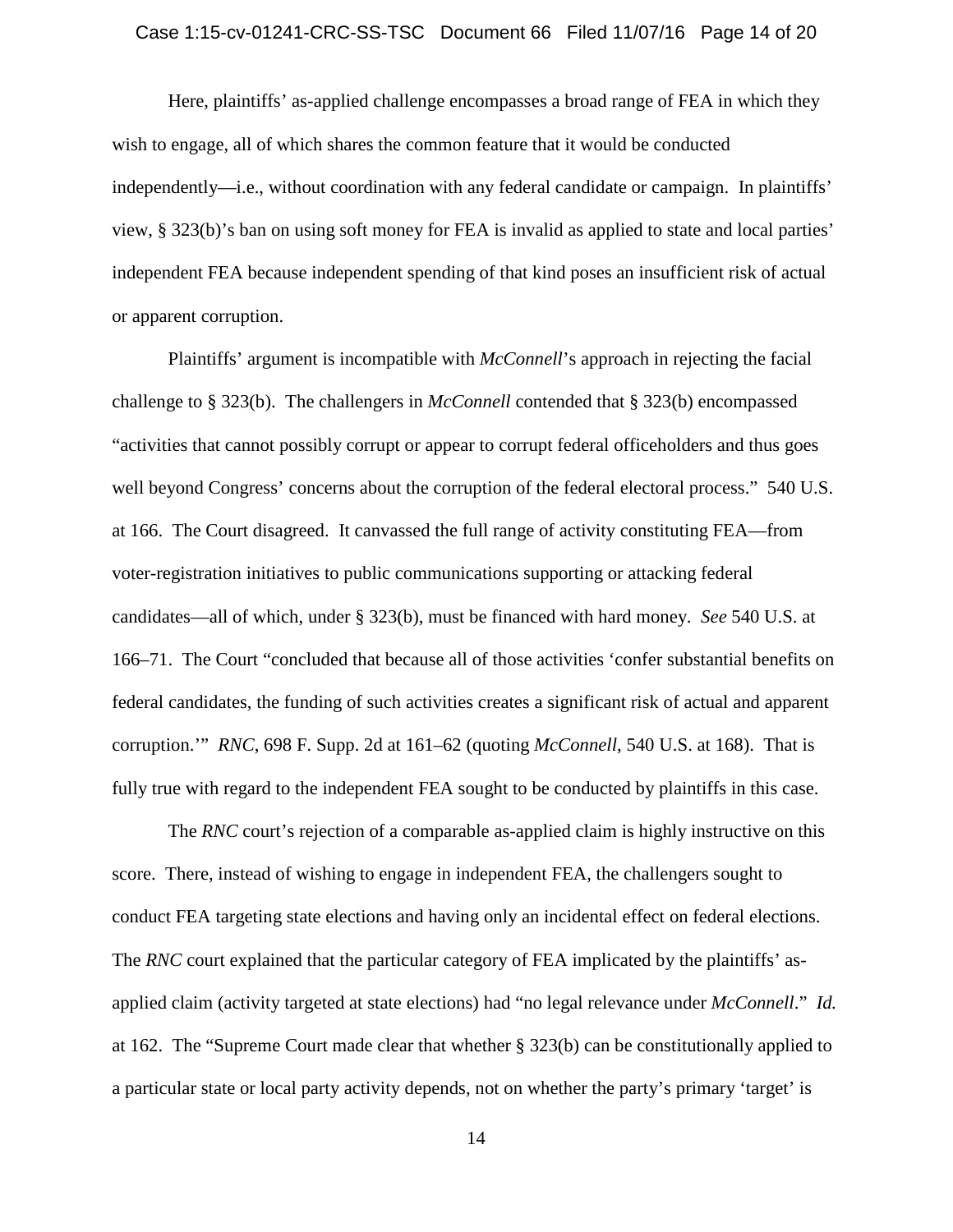## Case 1:15-cv-01241-CRC-SS-TSC Document 66 Filed 11/07/16 Page 15 of 20

federal, but on whether the activity would provide a direct benefit to federal candidates." *Id.*  Here, no less than in *RNC*, plaintiffs cannot "deny that their proposed activities"—independent FEA—"would provide such a benefit." *Id.*

Plaintiffs nevertheless see significance in the category of independent FEA based on the Supreme Court's decision in *Citizens United v. FEC*, 558 U.S. 310. *Citizens United* invalidated a ban on independent expenditures by corporations and labor unions. The Court reasoned that such independent expenditures, as a matter of law, do not give rise to the appearance or reality of *quid pro quo* corruption (which, according to the Court, is the sole type of corruption that can justify a contribution or expenditure limit). *Id.* at 356–61; *see McCutcheon*, 134 S. Ct. at 1450 (plurality opinion). Plaintiffs here contend that, in light of *Citizens United*'s treatment of independent expenditures, a state party's independent spending on FEA likewise poses no risk of *quid pro quo* corruption or its appearance.

Plaintiffs misperceive the reach of *Citizens United*. While noting that the independent expenditures at issue there presented no risk of *quid pro quo* corruption, the *Citizens United*  Court distinguished the soft-money contributions considered in *McConnell*: "The BCRA record establishes that certain donations to political parties, called 'soft money,' were made to gain access to elected officials. This case, however, is about independent expenditures, not soft money." *Citizens United*, 558 U.S. at 360–61 (citations omitted). By its own terms, then, "*Citizens United* did not disturb *McConnell*'s holding with respect to the constitutionality of BCRA's limits on contributions to political parties." *RNC*, 698 F. Supp. 2d at 153.

In supposing otherwise, plaintiffs misunderstand the way in which large soft-money contributions to political parties create a risk of *quid pro quo* corruption. As plaintiffs conceive of things, the potential *quid* for which a federal officeholder might be induced to grant a favor comes in the form of the spending of nonfederal funds by a political party. And if the spending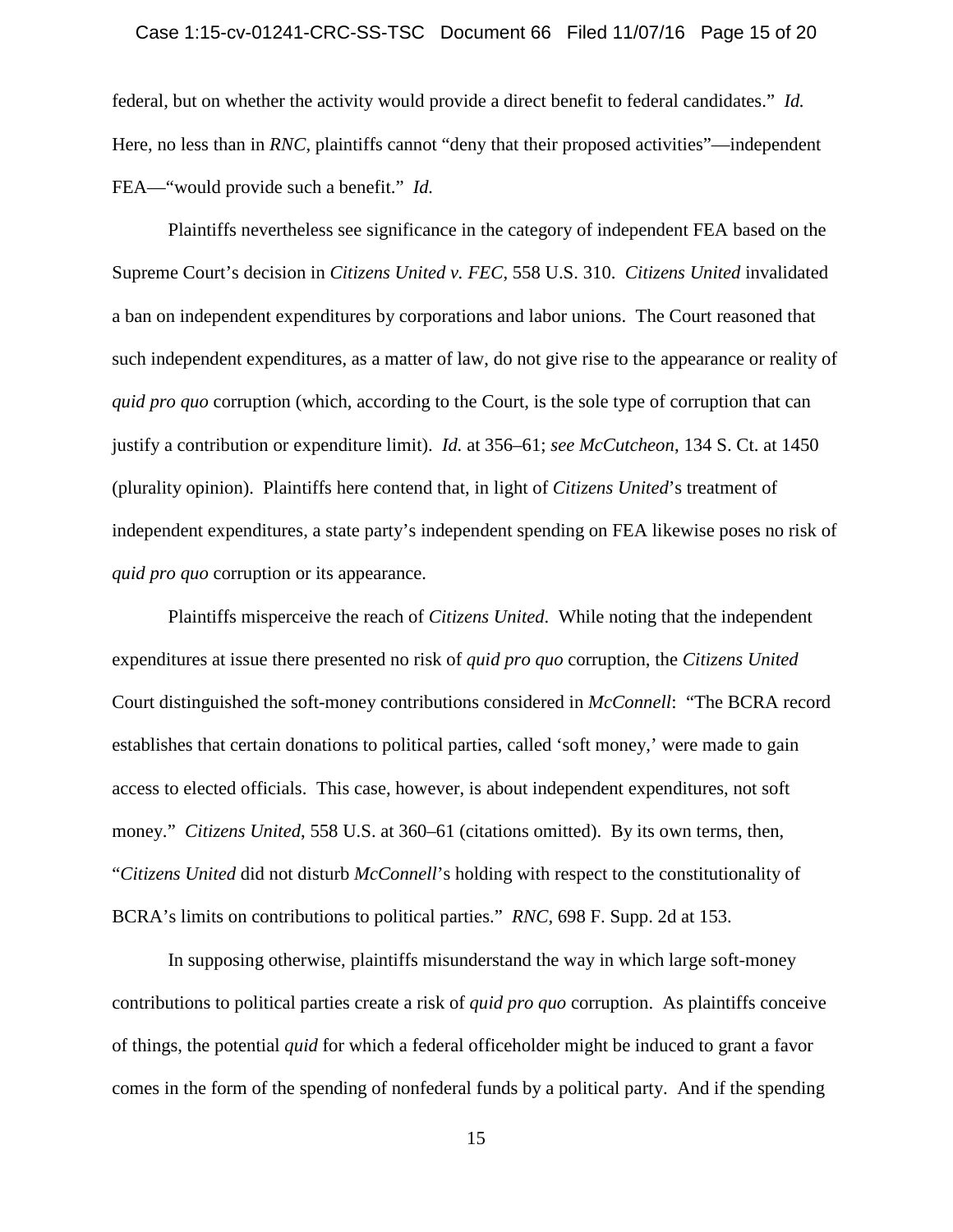## Case 1:15-cv-01241-CRC-SS-TSC Document 66 Filed 11/07/16 Page 16 of 20

is independent of a candidate or campaign, plaintiffs posit, then it, like the independent expenditures considered in *Citizens United*, cannot give rise to a threat of *quid pro quo*  corruption.

The flaw in that account lies in its conception of the potential *quid*. Under *McConnell*, the inducement occasioning the prospect of indebtedness on the part of a federal officeholder is not the *spending* of soft money by a political party. The inducement instead comes from the *contribution* of soft money to the party in the first place. *McConnell* explains why: "it is the close relationship between federal officeholders and the national parties, as well as the means by which parties have traded on that relationship, that have made all large soft-money contributions to national parties suspect." 540 U.S. at 154–55. "Given this close connection and alignment of interests, large soft-money contributions to national parties are likely to create actual or apparent indebtedness on the part of federal officeholders, *regardless of how those funds are ultimately used*" by the parties. *Id.* at 155 (emphasis added).

That understanding about "soft-money contributions to national parties" necessarily also extends to the state and local parties directly subject to § 323(b). After all, "BCRA's restrictions on national committee activity would rapidly become ineffective if state and local committees remained available as a conduit for soft-money donations." *Id.* at 161. Congress concluded that, if it barred national parties from raising soft-money contributions but left state parties free to do so, "political parties would react . . . by directing soft-money contributors to the state committees, and . . . federal candidates would be just as indebted to these contributors as they had been to those who had formerly contributed to the national parties." *Id.* at 165.

The *RNC* court thus described its understanding of *McConnell* as follows: "In relying in part on the inherently close relationship between parties and their officeholders and candidates," *McConnell* reasoned that "contributions to national [and state] parties have much the same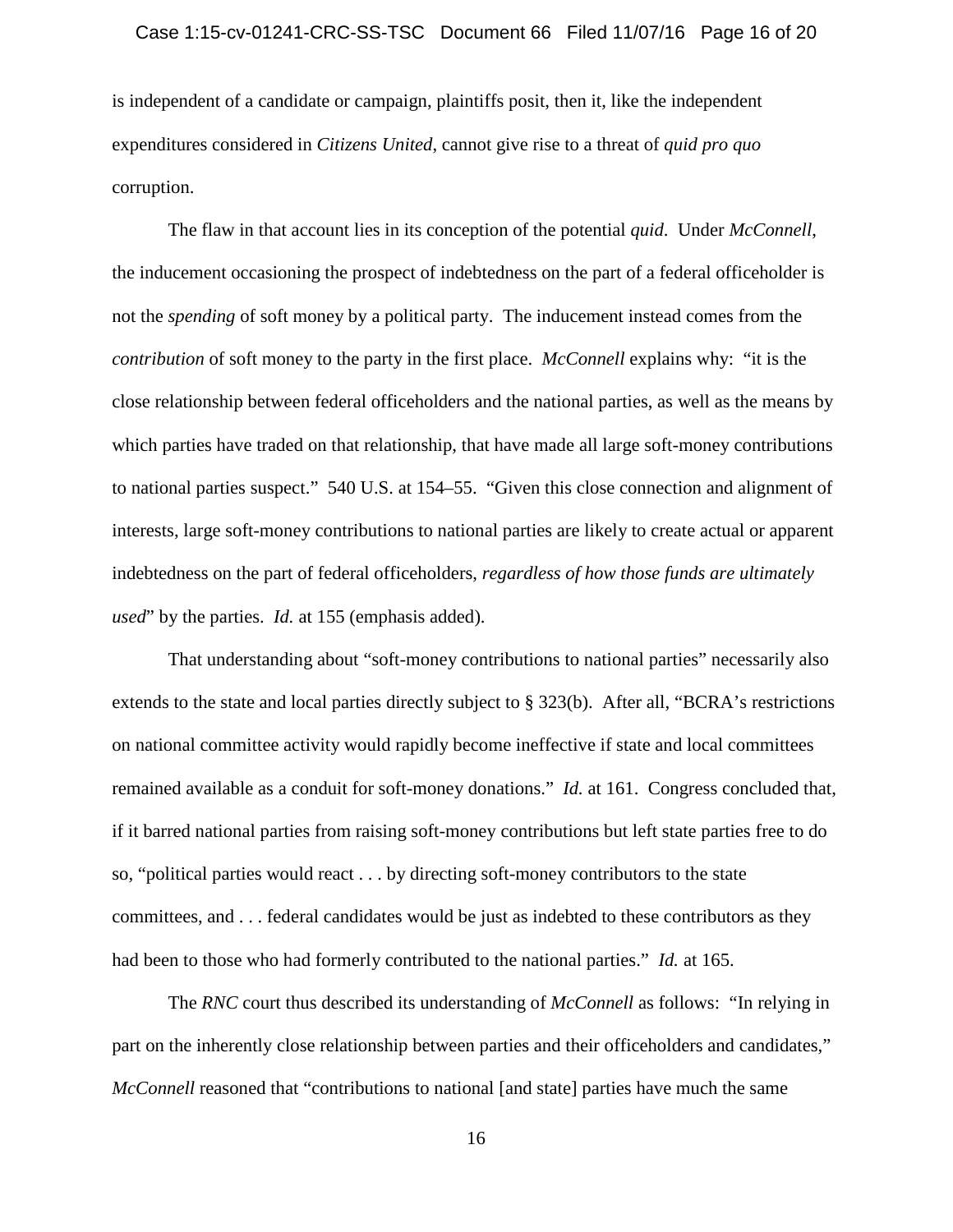## Case 1:15-cv-01241-CRC-SS-TSC Document 66 Filed 11/07/16 Page 17 of 20

tendency as contributions to federal candidates to result in *quid pro quo* corruption or at least the appearance of *quid pro quo* corruption." 698 F. Supp. 2d at 159 (citing *McConnell*, 540 U.S. at 144). In that light, *Citizens United*'s holding about independent expenditures did not displace *McConnell*'s recognition of the inherent capacity of soft-money contributions to create a risk of *quid pro quo* corruption or its appearance, regardless of whether political parties ultimately spend those contributions independently of—or instead in coordination with—federal candidates and campaigns.

The potential for *quid pro quo* corruption stemming from soft-money contributions to political parties not only distinguishes them from spending *by* independent-expenditure organizations, but it also distinguishes them from contributions *to* independent-expenditure organizations. In *SpeechNow.org v. FEC*, 599 F.3d 686 (D.C. Cir. 2010) (en banc), the D.C. Circuit invalidated a bar against contributions to a nonprofit organization that solely made independent expenditures and did not contribute to (or coordinate with) candidates and campaigns. *Cf. McCutcheon*, 134 S. Ct. at 1442 n.2 (describing "independent expenditure PACs"). The court reasoned that if, under *Citizens United*, independent expenditures by outside organizations carry no risk of *quid pro quo* corruption, contributions to outside organizations engaged solely in independent expenditures likewise pose no threat of *quid pro quo* corruption. *SpeechNow.org*, 599 F.3d at 694–95. But even if contributions to independent-expenditure organizations present no potential for *quid pro quo* corruption, contributions to political parties, for the reasons described in *McConnell*, have that potential. *See id.* at 695. As the D.C. Circuit has explained elsewhere, "*McConnell* affirmed BCRA's limits on contributions to political parties because of the close ties between candidates and parties," but "*McConnell* views political parties as different in kind than independent expenditure committees." *Emily's List v. FEC*, 581 F.3d 1, 13, 22 (D.C. Cir. 2008) (citation and quotation marks omitted).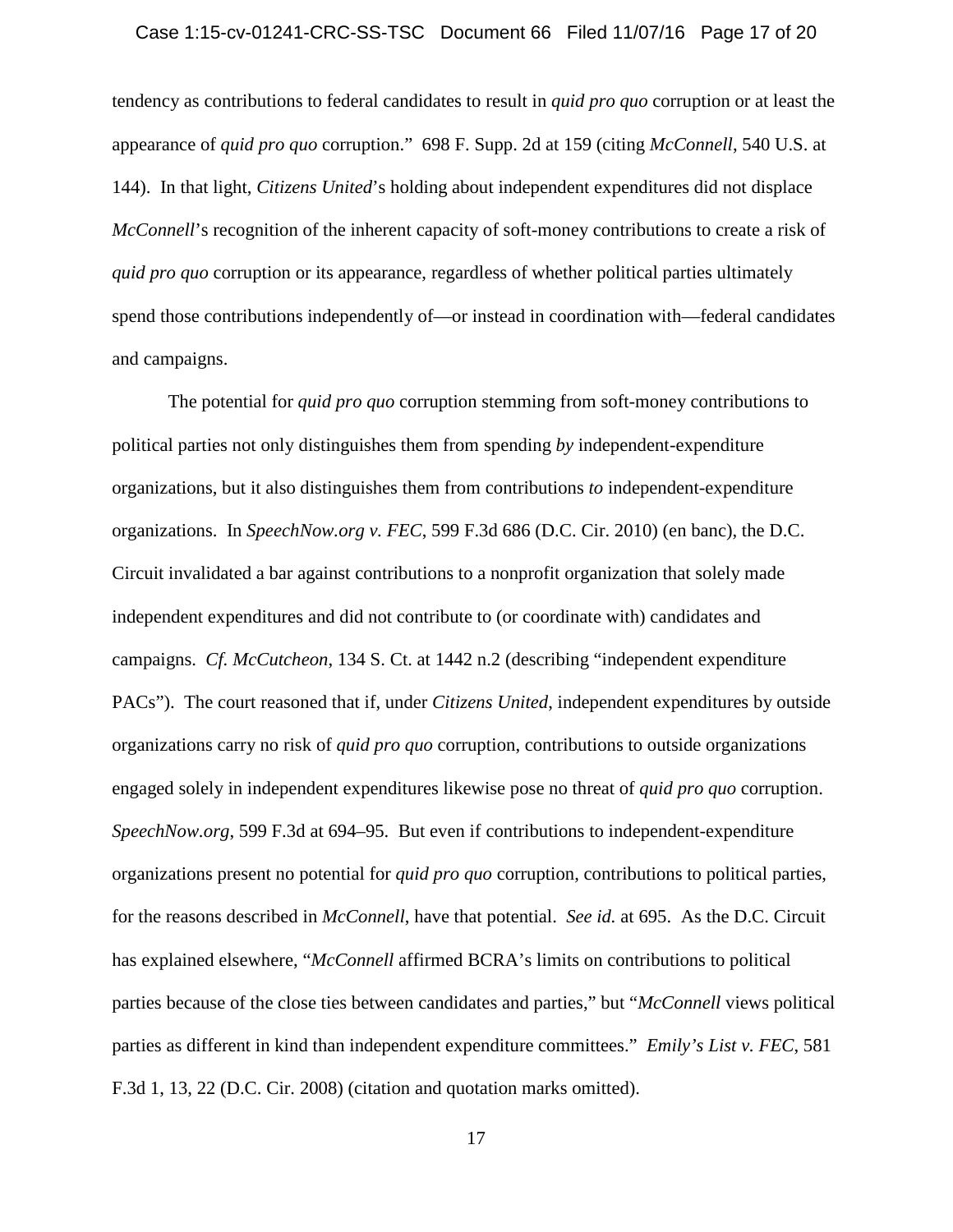## Case 1:15-cv-01241-CRC-SS-TSC Document 66 Filed 11/07/16 Page 18 of 20

 None of this is to say that a political party necessarily is incapable of making independent expenditures. In a pre-*McConnell* decision, *Colorado Republican Federal Campaign Committee v. FEC*, 518 U.S. 604 (1996), the Supreme Court struck down a law that operated to impose a cap on independent expenditures by a party. But the plurality opinion drew a distinction, with regard to the "danger of corruption" presented, between a "statute's limitations on *expenditures*" by political parties and a "statute's limitations on *contributions* to political parties." *Id.* at 617 (second emphasis added). The Court in that case considered the former type of statute, which the plurality invalidated in part because the circumstances addressed by the statute involved an inadequate "risk of corruption." *Id.* In *McConnell*, by contrast, the Court considered the latter type of statute—i.e., § 323(b)'s "straightforward contribution regulation." 540 U.S. at 161. The *McConnell* Court thus explained that *Colorado Republican* had "addressed an entirely different question—namely, whether Congress could permissibly limit a party's independent expenditures." *Id.* at 145–46 n.45. And even as to that separate question, *Colorado Republican* had been based "on an entirely different set of facts" namely, "an evidentiary record frozen in 1990—well before the soft-money explosion of the 1990's." *Id.*

*McConnell*, in short, upheld § 323(b)'s contribution limit based on the threat of *quid pro quo* corruption posed by soft-money contributions to parties, regardless of how they ultimately spend the funds. And plaintiffs' effort to avoid *McConnell* based on the independent nature of their planned spending misconceives of the relevant *quid* as the spending by the party rather than the contribution to the party.

Plaintiffs also make a distinct argument to avoid *McConnell* that is focused on the nature of the *quo*. In particular, they contend that the plurality opinion in *McCutcheon* cabins the kind of actions by federal officeholders that can make out the requisite *quid pro quo* corruption.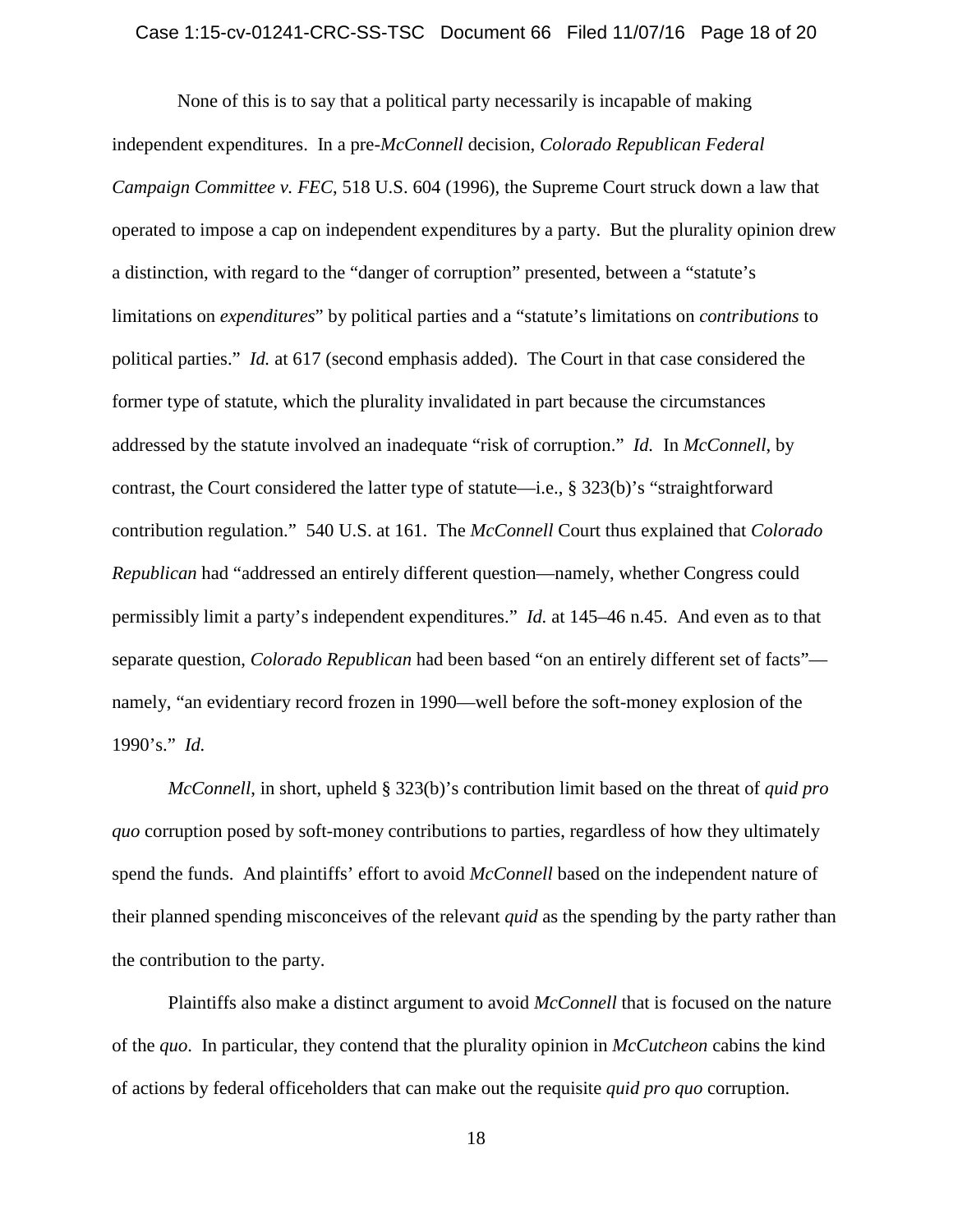## Case 1:15-cv-01241-CRC-SS-TSC Document 66 Filed 11/07/16 Page 19 of 20

According to plaintiffs, whereas *McConnell* generally assumed that the existence of influence or access would suffice, the *McCutcheon* plurality clarifies that something more—akin to the taking of an official action—is required. *See* 134 S. Ct. at 1450–51.

Plaintiffs' argument about the *quo* gets them no further than their argument about the *quid*. Whatever may be the implications of the *McCutcheon* plurality's opinion for the kind of officeholder actions evidencing the requisite degree of *quid pro quo* corruption, that opinion, as noted, specifically left intact "*McConnell*'s holding about 'soft money.'" *Id.* at 1451 n.6. The plurality denied the suggestion that it had "silently overruled" *McConnell*'s holding sustaining the validity of BCRA's restrictions on soft-money contributions. *Id.* In describing *McConnell*'s soft-money holding, the *McCutcheon* plurality referred specifically to BCRA's blanket ban on national parties' raising and using soft money. If the soft-money ban for national parties remains untouched, so too must § 323(b)'s restriction on the use of soft money by state and local parties—the latter measure is less restrictive in allowing the use of nonfederal funds for at least some purposes (i.e., non-FEA). And *McConnell*'s holding sustaining the facial validity of § 323(b), as we have explained, forecloses plaintiffs' as-applied challenge.

In addition, in describing what qualifies as *quid pro quo* corruption, the *McCutcheon*  plurality relied entirely on—and quoted from—the understanding set out in *Citizens United*. *See McCutcheon*, 134 S. Ct. at 1450–51. And the *RNC* court explained in detail why the showing of *quid pro quo* corruption in *McConnell* meets the standard set forth in *Citizens United*. *RNC*, 698 F. Supp. 2d at 158–60. For our purposes, consequently, *McConnell*'s treatment of § 323(b) survives both *Citizens United* and *McCutcheon*.

Because *McConnell*'s approach in sustaining the facial validity of § 323(b) is incompatible with plaintiffs' as-applied challenge to the same provision, we reject that challenge. As is the case with their facial challenge, moreover, plaintiffs give no reason to reach any